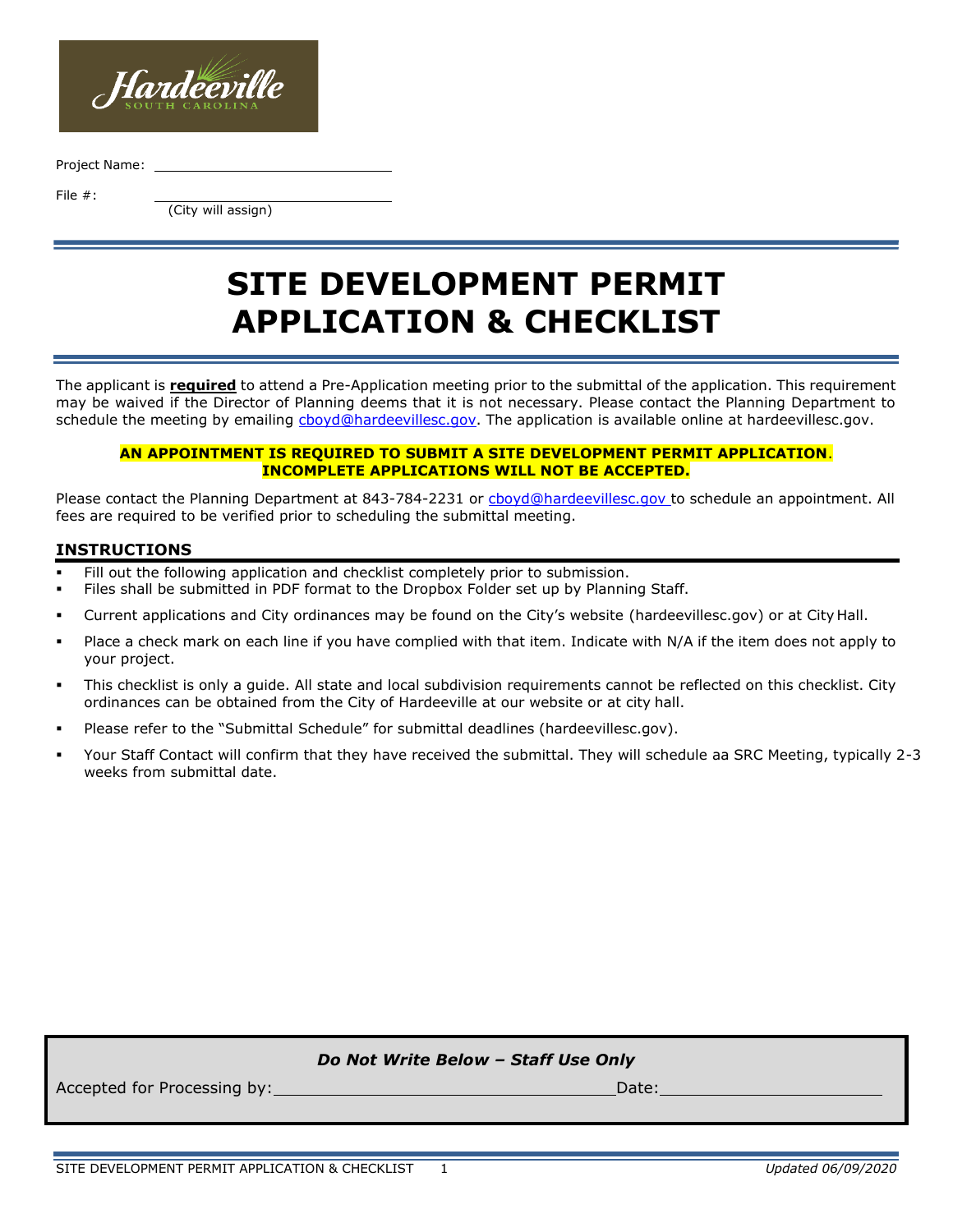# **REQUIRED ITEMS FOR SUBMITTAL PACKAGE:**

- 1. Application/checklist
- 2. One hard copy of prints (24" X 36") or (22" X 34") including the items listed in the checklist.<br>2. Filing Fee (calculation listed below)
- Filing Fee (calculation listed below)
- \_\_\_ 4. Project narrative
- \_\_\_ 5. Letters of intent from utility providers (If not available at time of app., submit copy of requests)
- \_\_\_ 6. Additional permits, approvals, and/or correspondence from other agencies

# **FEES And Amendments**

| Plan Review Fee:                                                                                          |  |
|-----------------------------------------------------------------------------------------------------------|--|
| Development Review Fee Account (DRFA) Deposit:                                                            |  |
| <b>BOTH FEES</b> due at the time of application submission. Please see attached fee schedule for details. |  |

#### **COMPLETENESS REVIEW REQUIREMENTS**

The completeness review is a pre-review of the submittal package to confirm that the required documents and information have been submitted in order to confirm that the application is ready for review by City Staff. The minimum required items are listed below for the first submittal of the application.

- 1. All items listed above in the "Required Items for Submittal Package" list shall be included.
- 2. All documents shall be legible.
- 3. Resubmittals shall include a comment response memo indicating how SRC comments have been addressed.

| <b>Residential</b><br><b>Commercial/Industrial</b><br><b>Other Development</b> (Please provide information in the project narrative) |  |
|--------------------------------------------------------------------------------------------------------------------------------------|--|
|                                                                                                                                      |  |
|                                                                                                                                      |  |
|                                                                                                                                      |  |
|                                                                                                                                      |  |
|                                                                                                                                      |  |
|                                                                                                                                      |  |
|                                                                                                                                      |  |
|                                                                                                                                      |  |
|                                                                                                                                      |  |
|                                                                                                                                      |  |
|                                                                                                                                      |  |
| <b>Amended Application</b>                                                                                                           |  |
|                                                                                                                                      |  |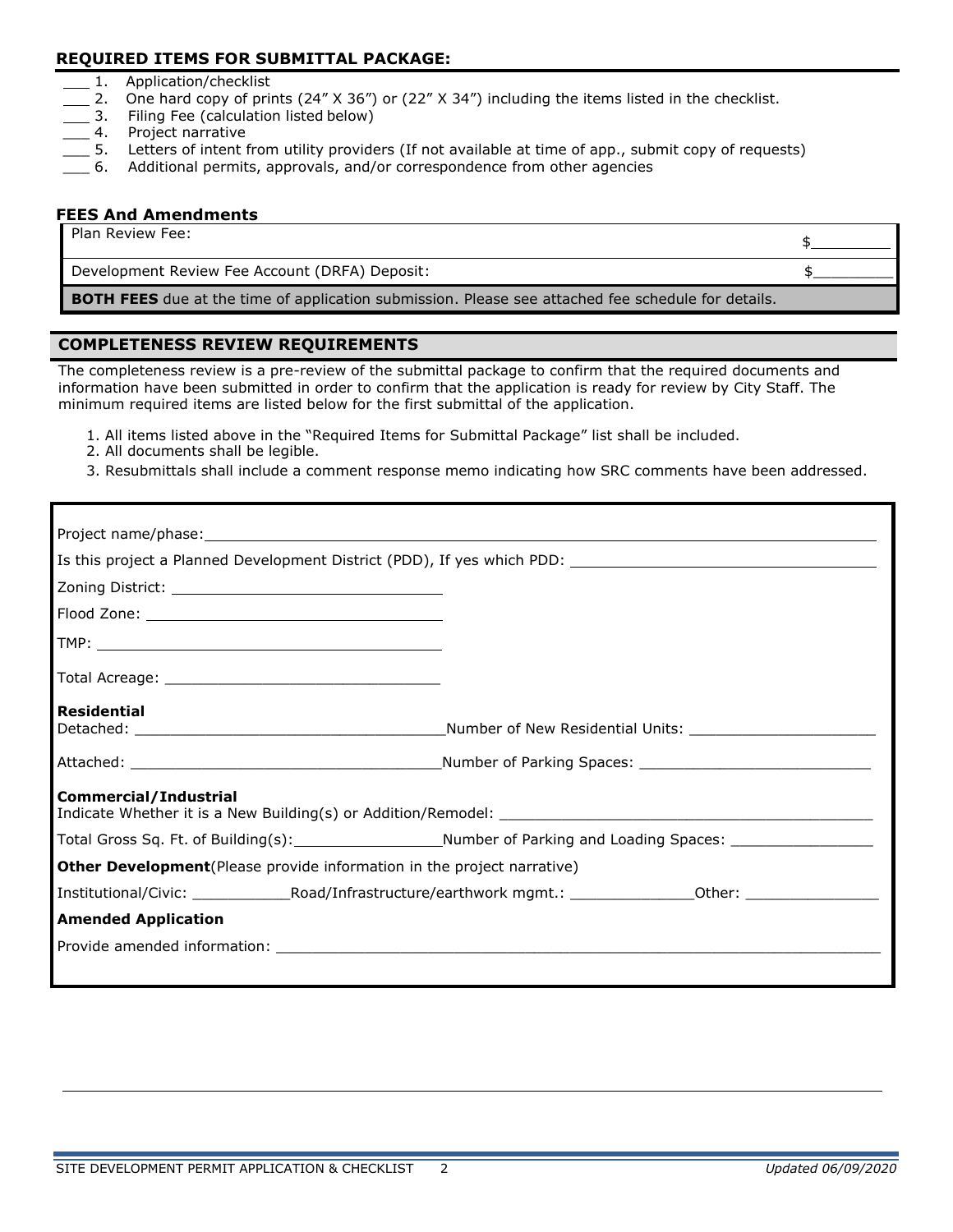# **SITE DEVELOPMENTREVIEW PROCEDURE**

1. **Pre-Application meeting**: Before submitting plans, please meet with Planning & Development staff to discuss your project.

At this meeting, you'll receive some initial feedback and go over the development process, submittal requirements, and expectations. Staff encourages you to bring preliminary plans or concepts with you.

2. **Submittal**: Files will be submitted through Dropbox account [\(www.dropbox.com\)](http://www.dropbox.com/). Following the Pre-application meeting staff will set up the submittal folder for you.

#### 3. **SRC Meeting and Initial Review**

- a. **Initial Review**: During the period before the meeting, the SRC will review the plans and come up with a list of preliminary comments to share at the SRC meeting.
- b. **SRC Meeting**: At the SRC meeting, you'll hear the preliminary comments from the review. From the dialogue, some comments can be answered, clarified, or stricken.
- c. **Format Comments**: After the meeting, the SRC will finalize its review comments and will send a Formal Comment letter, typically within 7 days. You are free to make edits to your plans, but you will need to wait until you receive a Formal Comment letter before you can resubmit.

#### 4. **Resubmittal**

- a. Response Letter
- b. Resubmittal Items

#### 5. **Approval**

- a. Stamped Plans Due to state law, the City requires that all approved plans shall be in hard copy form.
- b. On-site Requirements One set of stamped plans and exhibits AND the original copy of the development permit shall be on the construction site at all times.
- c. Revisions If changes need to be made to plans,

please inform your Staff Contact.

#### 6. **Next Steps**

- a. Subdivisions Before lots can be sold, a final plat will need to be approved by the City and recorded by the appropriate county. This is a separate submittal process.
- b. Buildings and Structures Schedule a meeting with the Building Official and the Building Permit Technician to discuss inspections and permitting requirements for vertical construction.
- c. Prior to completion, you will need to submit "As Built Survey" in order to obtain a Certificate of Compliance.
- d. Planning Staff will inspect the site to ensure compliance.



addressed.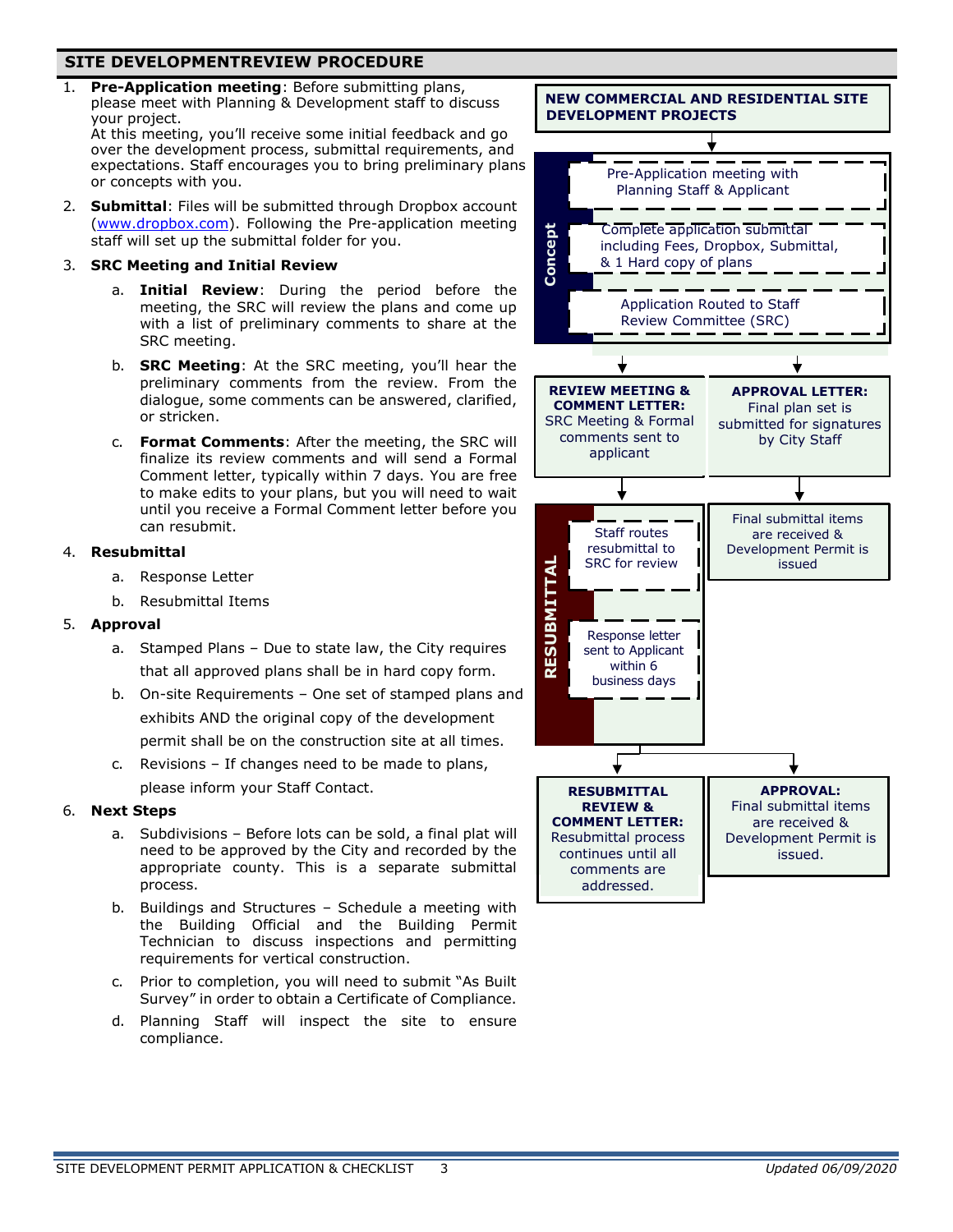# **APPLICANT INFORMATION:**

*I hereby attest that I prepared this application/checklist and that all information shown hereon is correct and complete to the best of my knowledge:*

*Signature Name (printed) Date*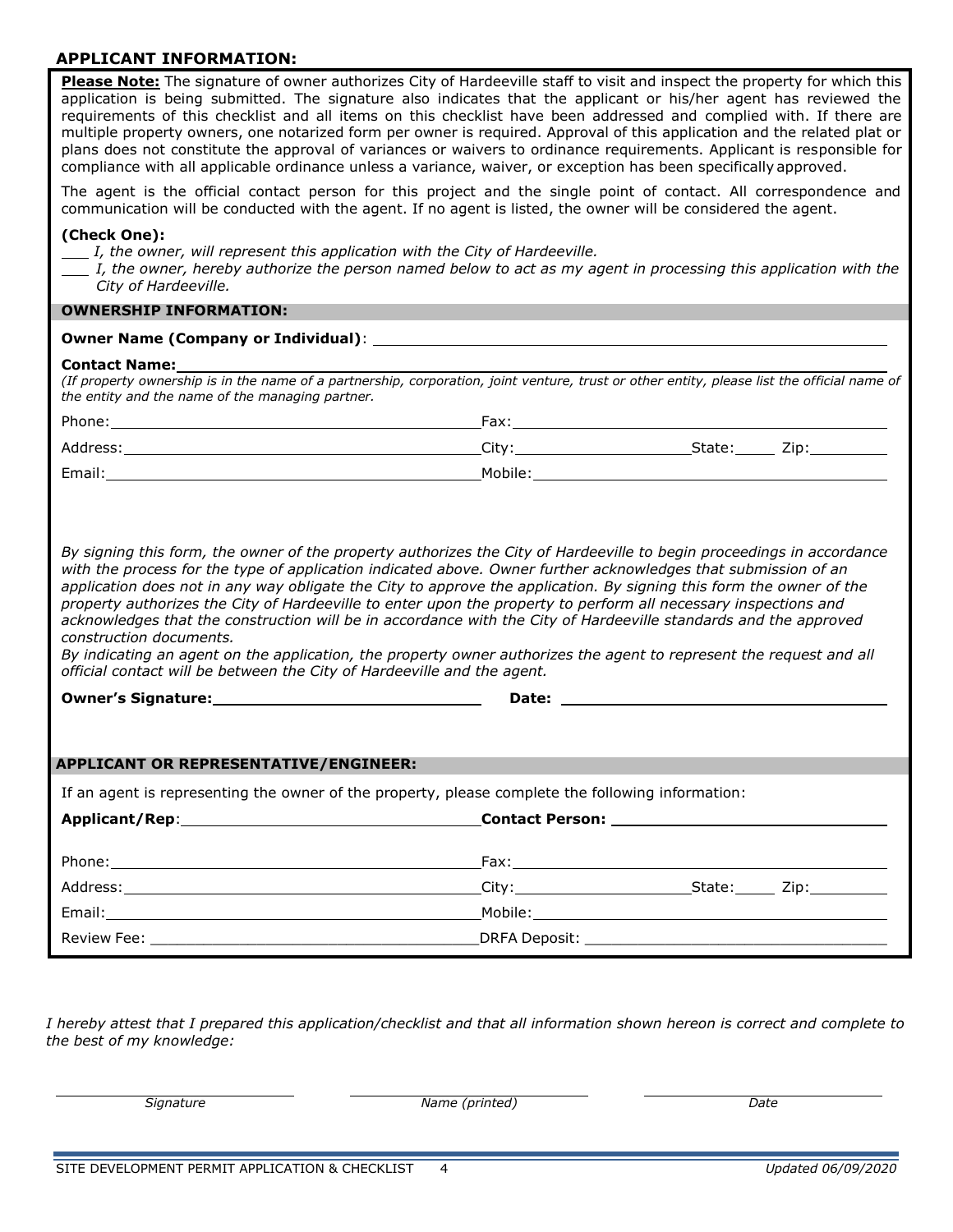# **SITE DEVELOPMENT CHECKLIST**

*Please note that this checklist is intended to describe the general scope of site development permit applications. Additional information may be required to assure ordinance compliance. The owner/agent shall initial each line item confirming the requested information is included with this application. All ordinance references are to the Composite Zoning Ordinance unless otherwise specified.*

# **Please check off all items. Write n/a if the item is not applicable to this project.**

#### **GENERAL:**

- 1. The following plan sheets shall be submitted, as applicable:
	- ❑ Cover Sheet
	- ❑ General Notes
	- ❑ Property Plat
	- ❑ Existing Conditions & Demolition Plan
	- ❑ Erosion & Sedimentation Control Plan
	- ❑ Grading & Drainage Plan
	- ❑ Site Plan
	- ❑ E911 Addressing
	- ❑ Utility Plan
	- ❑ Paving Plan
	- ❑ Lighting Exhibit
	- ❑ Landscape Plan
	- ❑ Parking Exhibit
	- ❑ Fire Protection Exhibit
	- ❑ ADA Route Plan

#### 2. Documents

- \_\_\_\_Development Permit Application
- Letters of intent from utility providers
- \_\_\_\_Additional permits, approvals, and/or correspondence from other agencies
- \_\_\_\_Traffic impact Analysis
- \_\_\_\_Geotechnical Report
- \_\_\_\_Stormwater Maintenance Plan
- \_\_\_\_Stormwater Report
- 3. Cover Sheet
	- \_\_\_\_Vicinity Map
	- Name and Address of Owner, developer, and contractor
	- Title, scale, north arrow, date, and name of Engineer
	- \_\_\_\_Signature and seal of SC Licensed Professional Engineer
	- \_\_\_\_Applicant's certification statement
- 4. All sheets shall include the following:
	- \_\_\_\_Name and Phase of development
	- \_\_\_\_Date(s), including original submittal date and revision history
	- \_\_\_\_Name & seal of registered professional
	- \_\_\_\_Name of city & county
	- \_\_\_\_Location of address
	- \_\_\_\_Tax map parcel (TMP) number
	- North arrow & graphic scale
	- Size (SF), finished floor elevation

\_\_\_\_Height of all buildings; and location, size and type of all markers, monuments, and easements (proposed and current).

- 5. Include this information in the project narrative
	- \_\_\_\_Project size (acreage/SF)
	- Length of new roads (measured from centerline), if applicable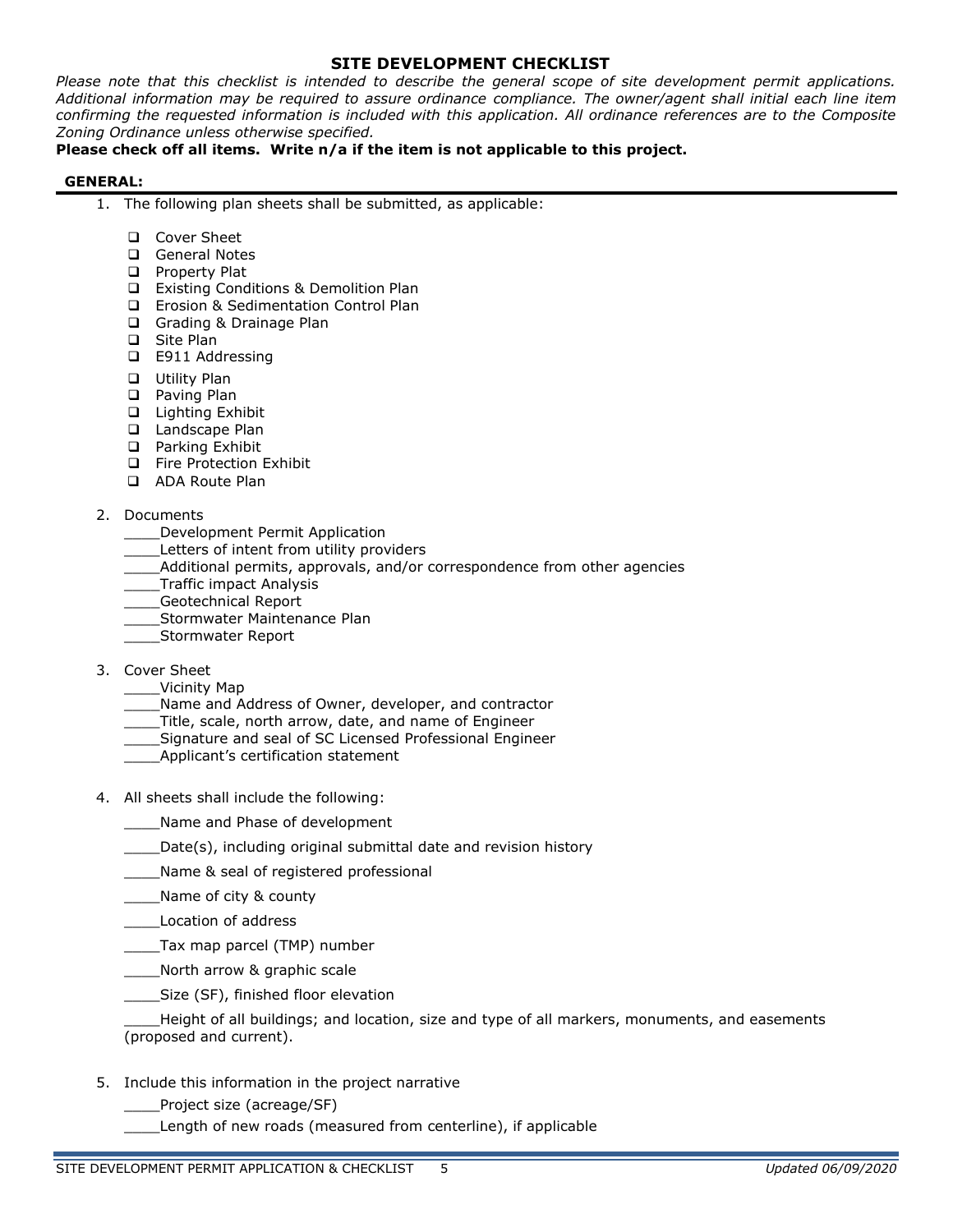Proposed land use (type of business, types of residences, etc.)

- \_\_\_\_Current conditions of the land (topography, soils, flora, etc.)
- \_\_\_\_Floodplain information (flood zone and base flood elevation)

Location to nearest fire station

\_\_\_\_Number of parking spaces (including ADA spaces as required)

\_\_\_\_Proposed construction start/completion dates

Any additional information requested by staff

6. Property Plat

\_\_\_\_Name and address of owner of record

- \_\_\_\_Proposed name of subdivision/development, date, north point, and graphic scale
- \_\_\_\_Name and seal of registered surveyor
- \_\_\_\_Vicinity map showing location of proposed subdivision/development.
- \_\_\_\_Tract boundaries and total acreage
- \_\_\_\_Tree and Topographic Survey
- 7. Site Plan
	- \_\_\_\_Location of existing/proposed easements

\_\_\_\_Setbacks

- \_\_\_\_Location of all structures, fences, parking, and other improvements
- \_\_\_\_Special Flood Hazard Area Boundaries
- \_\_\_\_Base Flood Elevation

\_\_\_\_Dumpster enclosure detail

- \_\_\_\_Fence details including height, materials, and location
- **Number** Retaining wall details
- \_\_\_\_Location of proposed freestanding signs
- 8. Erosion and Sedimentation Control Plan
	- \_\_\_\_Land Disturbance permits
	- \_\_\_\_Limits of disturbance

All drainage provisions: erosion and sediment control measures, vegetative practices, or other protective devices.

\_\_\_\_Erosion control plan to include Construction Sequence

- 9. Grading and Drainage Plan
	- \_\_\_\_Drainage report
	- \_\_\_\_Calculations
	- **Exhibits**

10. Paving Plan

Layout of proposed streets, whether public or private, as to the arrangement, width, grade, and location.

Locations, arrangements, width, and grade of all proposed sidewalks.

\_\_\_\_Road and sidewalk closure plan

11. Utility Plan

\_\_\_\_Existing utility easements whether they be water, sewer, power, communications, etc.

Proposed and existing utility plan for other utilities such as electrical, telephone, and gas service to and throughout the subdivision/development.

\_Approval letters from all utility companies.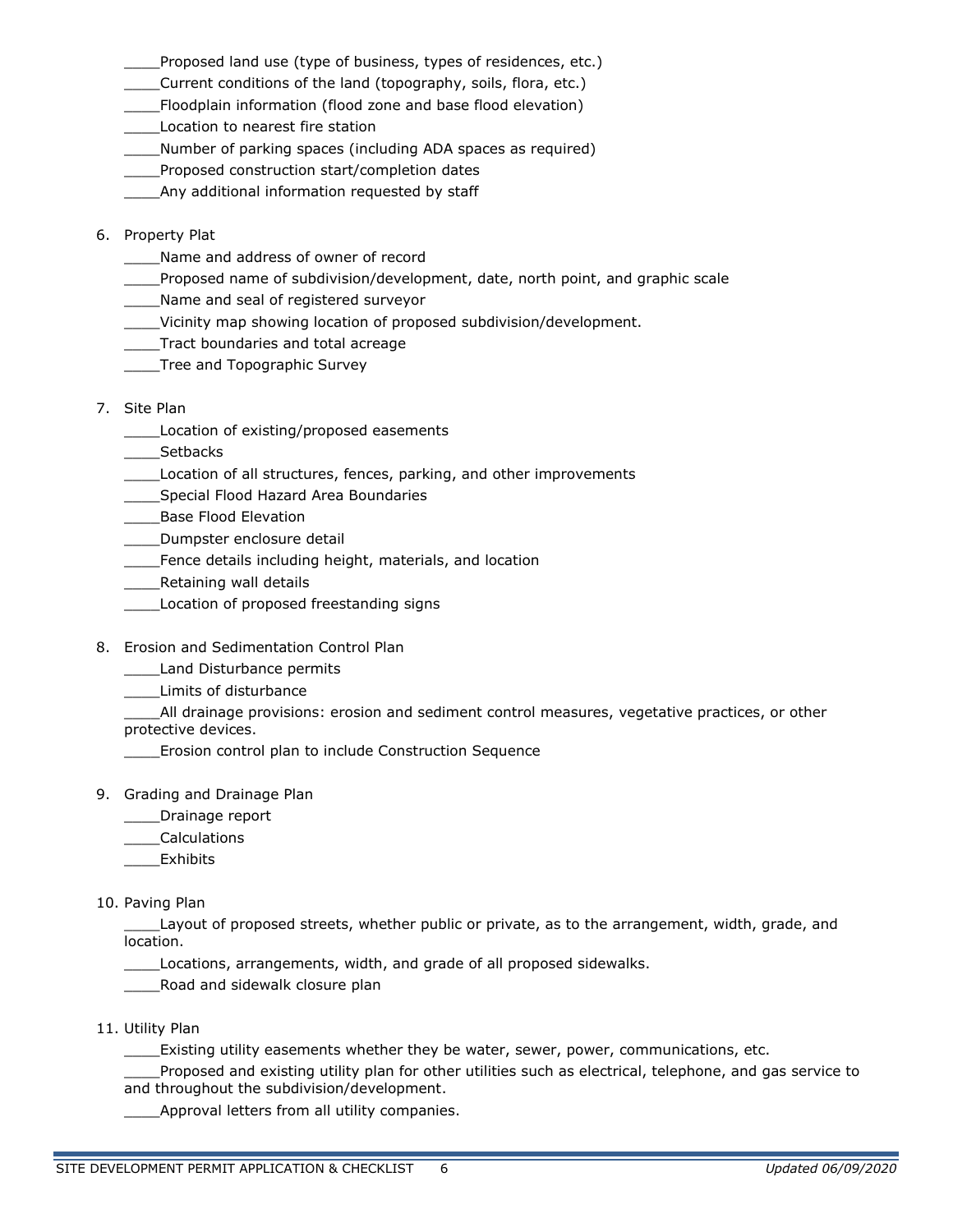#### 12. E911 Addressing

\_\_\_\_Address Numbers

\_\_\_\_Street Names

\_\_\_\_Confirmation of approval from Jasper County or Beaufort County addressing department

13. Lighting Exhibit

Site Lighting plan at a scale of one (1) inch to (20) feet or other scale acceptable to the Planning Director.

Specifications for all proposed lighting fixtures including fixture design, type of lamp, wattage, designation of "cutoff" fixtures, and other descriptive information on the fixtures.

Mounting height and placement of all exterior lighting fixtures.

#### 14. Landscape Plan

\_\_\_\_Plans showing designated areas to be reserved for landscaping.

Indicate the location and dimensions of landscaped areas, plant materials, decorative features, irrigation etc.

Provide plant schedule, including plant size, plant type, and caliper.

\_\_\_\_Open space calculation

# 15. Parking Exhibit

Detail and location of all off-street parking and Loading

\_\_\_\_Parking space details (Number of spaces)

\_\_\_\_Location of all landscape islands

#### 16. Fire Protection Exhibit

\_\_\_\_Drawings are provided.

Elevation renderings must be included on the site plan submittal. This includes all ADA elements.

Required fire department access roads are a minimum unobstructed 20 ft. in width and 13 ft. 6 in. clear height, IFC 503.

All roadways that have fire hydrants located on them must have a minimum unobstructed width of 26'. IFC Appendix D

\_\_\_\_No Parking Fire Lane" signs/striping are provided at AHJ prescribed locations, IFC 503.

Required fire department access roads are designed to support an apparatus with a gross axle weight of 75,000 lb, engineering specifications are provided, IFC Appendix D.

Required fire department access roads are an all-weather driving surface such as asphalt, concrete, chip seal (oil matting), or similar materials, IFC 503.

The proposed building must have an emergency vehicle access road within 150 ft. of any exterior portion of the structure, if not, a fire department access road must be provided, IFC 503.

Aerial Access Lanes must be provided on all buildings with an eave height that is greater than 30'. Aerial access lanes must be identifiable by striping and signage. (No Parking)

The grade for required fire department access road does not exceed 10 percent unless approved by the Fire Marshal, IFC Appendix D.

An alternative to the 10-percent grade restriction could be the following: If the grade exceeds 10 percent, the first portion of the grade shall be limited to 15 percent for a length of 200 ft. and then 15 percent to 20 percent for a maximum of 200 ft., repeat the cycle as necessary unless the building is sprinklered. On a case by case basis when approved by the Fire Marshal.

The dead-end fire department access roads (s) in excess of 150 ft. are provided with a turnaround, IFC 503.

The turn-around cul-de-sac has an approved inside and outside radius, e.g., 30 ft. and 50 ft., respectively, a hammerhead design is a minimum 70 ft. L x 20 ft. W, or another approved design may be used, IFC 503, Appendix D.

\_\_\_\_The turning radius for emergency apparatus roads is 30 ft. inside and 50 ft. outside radius or as approved by the Fire Marshal.

Fire department access roads shall be constructed and maintained for all construction sites.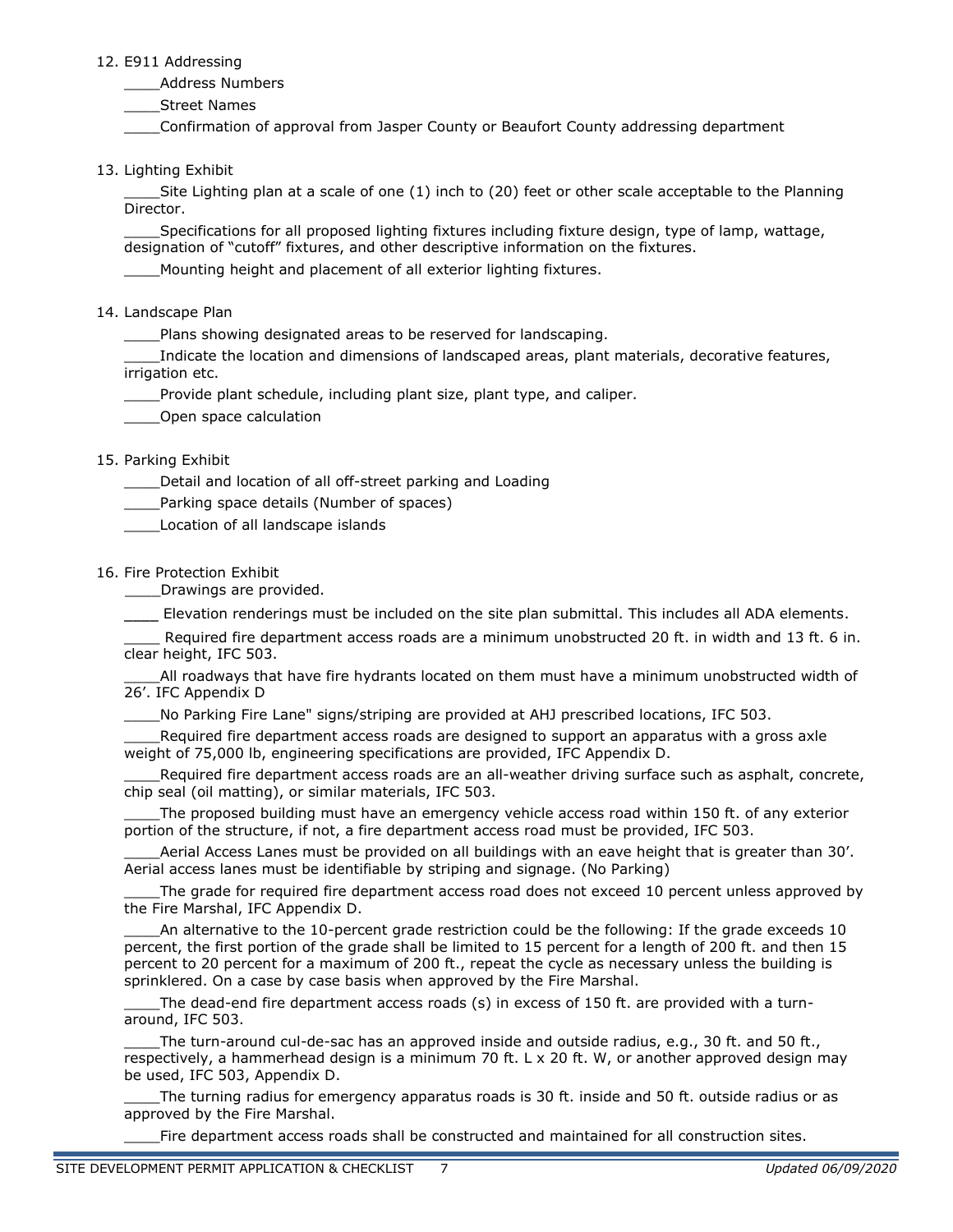Dead-end streets in excess of 150 ft. resulting from a phased project are provided an approved temporary turnaround, IFC 503.

Provide a Fire Apparatus Exhibit showing routes, accesses, as well as the largest emergency vehicles used by the City of Hardeeville on the plan. Coordinate with the Fire Marshal for up to date fire apparatus specifications.

Traffic Calming Devices must comply with SCDOT standards.

Private hydrants and private water mains may occur during the project plan review phase. Please consult with BJWSA for additional approval and requirements.

A fire flow test and report is provided to verify that the fire flow requirement is available. Consult with BJWSA for flow data.

Water Calculations are provided for all lines pertaining to fire suppression operations.

All underground piping for fire suppression up to the  $+1$  connection is on the site plan submittal. Pipe size, depth, materials, valves, etc. Must be included in the site plan submittal.

\_\_\_\_Other water supplies (wells, tanks, dry hydrants), where applicable, must be included in the site plan approval.

\_\_\_\_Fire Hydrants must be spaced every 500 feet in all one- and two-family developments and meet fire flow requirements. IFC Appendix B & C

Fire Hydrants in multifamily and commercial/industrial developments must comply with required flow and spacing. IFC Appendix B & C

Water mains and pipe sizes are detailed on the site plan, IFC 507.

Fire Department Connections shall be remote from the building. Hydrants servicing FDC's must be less than 100' of the FDC.

Post Indicator Valves required in all fire protection systems.

Backflow Prevention for fire protection systems are required. No roadway valves or underground valve pits permitted. Must be approved by BJWSA as well.

All PIV's, FDC's, Backflow Prevention, and the hydrant that serves them needs to be grouped together if possible.

Thermal Boxes required for all outdoor Back Flow Prevention Devices.

Any backflow prevention devices that are approved by BJWSA that will be located inside the structure must have a door with direct access to that room.

Screening required for fire appurtenances must be approved by Planning/Zoning, BJWSA, and the Fire Marshal. A 5' clean inside radius is the minimum clear space that is required.

All water mains and hydrants shall be installed and operate as soon as combustible materials arrive on a construction site.

Any non-privatized hydrants located on a site cannot be locked behind a fence that is not equipped with the Click2Enter requirements.

#### 17. Accessibility (ADA)

\_\_\_\_Include an accessibility plan for all buildings, structures, and facilities with all ADA elements, signage, and spaces. Reference the latest IBC adoption and ICC A117.1.

An accessible route within the site shall be provided from public transportation stops, accessible parking, accessible passenger loading zones, and public streets or sidewalks to the accessible building entrances and exits served.

Accessible parking and van parking spaces must comply with the latest IBC and ICC A117.1 adoption.